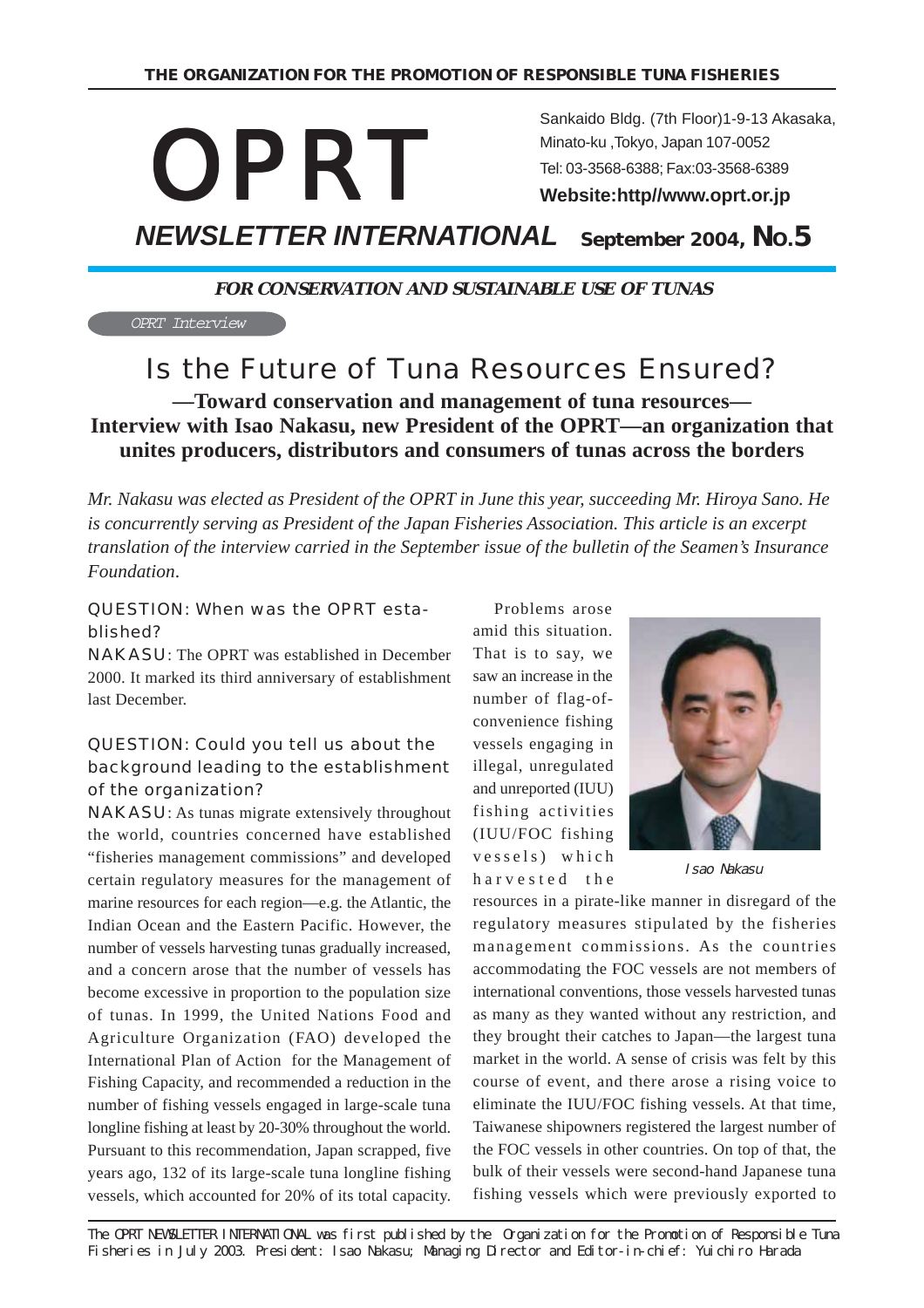Taiwan and were converted to FOC fishing vessels.

 With the aim to eliminate those Taiwan-owned FOC fishing vessels, substantial consultations were held between Japan and Taiwan, both on private and governmental levels. As a result, the Organization for the Promotion of Responsible Tuna Fisheries (OPRT) was established as an organization to eliminate the Japanese-origin FOC fishing vessels, with Taiwan's concurrence to get rid of such vessels.

#### QUESTION: What specific actions were taken?

NAKASU: Because second-hand fishing vessels exported from Japan had been used, our actions started with the OPRT scrapping those second-hand fishing vessels, using the fund provided annually by Taiwanese and Japanese tuna fishing vessel owners. The scrapping program lasted from 1991 to 1993, completing the scrapping of 39 vessels in three years.

 In this sense, the members of the OPRT basically consist of the unions of tuna longline fishing vessel owners both in Taiwan and Japan.

#### QUESTION: At present, not only fishermen's organizations but also organizations of consumers and distributors take part in the OPRT. Is it true?

NAKASU: We asked ourselves why illegal and piratelike FOC fishing vessels have been increasing. We thought the basic problem lies in the fact that the market countries purchase the tunas caught illegally.

 "The Organization for the Promotion of Responsible Tuna Fisheries" stipulates that the responsibility to conserve the tuna resources steadily rests on fishermen, but it also wishes to gain cooperation from traders, distributors and consumers of tuna in conserving the resources. Put it in a clear-cut way, illegal fishing can be eliminated only through the cooperation of all stakeholders under the commitment of "not eating tunas caught by IUU/FOC fishing vessels." Under this concept, the organizations of consumers and distributors joined the OPRT from the very outset of its foundation.

 As the promotion of responsible tuna fisheries is a common task for the shipowners of various nations harvesting tunas, organizations after organizations joined the OPRT from abroad. At present, fishing organizations from the Republic of Korea, the Philippines, Indonesia and China became members in addition to Japan and Taiwan. The newest comer is a fishing organization from Ecuador. More than 90% of the world's large-scale tuna longline fishing vessels have now become members of the OPRT.

#### QUESTION: What steps has the OPRT been taking?

NAKASU: One step we have taken was to encourage all the tuna longline fishing organizations to join the OPRT to promote responsible tuna fisheries together.

 Another step was to eliminate illegal tuna fishing vessels and promote the development of a system for legitimate global registration of distant-water tuna longline fishing vessels, called the "positive list system," so that only vessels strictly abiding by the international management and conservation rules can engage in tuna fisheries. This list was designed to include the name of vessels, which are authorized by the flag States (including non-member States) and also registered and authorized by the international resource management organizations, as the fishing vessels operating in compliance with the rules of the sea.

 Pursuant to the positive list, a system came to be enforced to exclude from international trade the tunas caught by fishing vessels not included in the list. This "positive list system" contributed substantially to the solution of the issue surrounding IUU/FOC tuna longline fishing vessels. Further, the OPRT has been compiling data for all time periods on which countries and which vessels exported tunas to Japan and in which fishing ground the tunas were harvested. In point of fact, it is one of our substantial tasks to monitor the imports so that tunas from the vessels not in the "positive list" may not be brought into the Japanese market.

#### Situation of Expanding Tuna Farming Remains Unknown —Concern over the Decline of Tuna Resources—

#### QUESTION: Production of farmed tuna has increased substantially in recent years. Is that true?

NAKASU: It is one of the issues facing us now. Tuna farming is carried out mainly in Australia and the Mediterranean. Small-size tunas are caught and fattened by feeding them in large cages to make the whole body "toro (fatty part)." These farmed tunas are raised to be sold in the Japanese market where there has been a special desire for "toro" or "o-toro (very fatty)" tuna.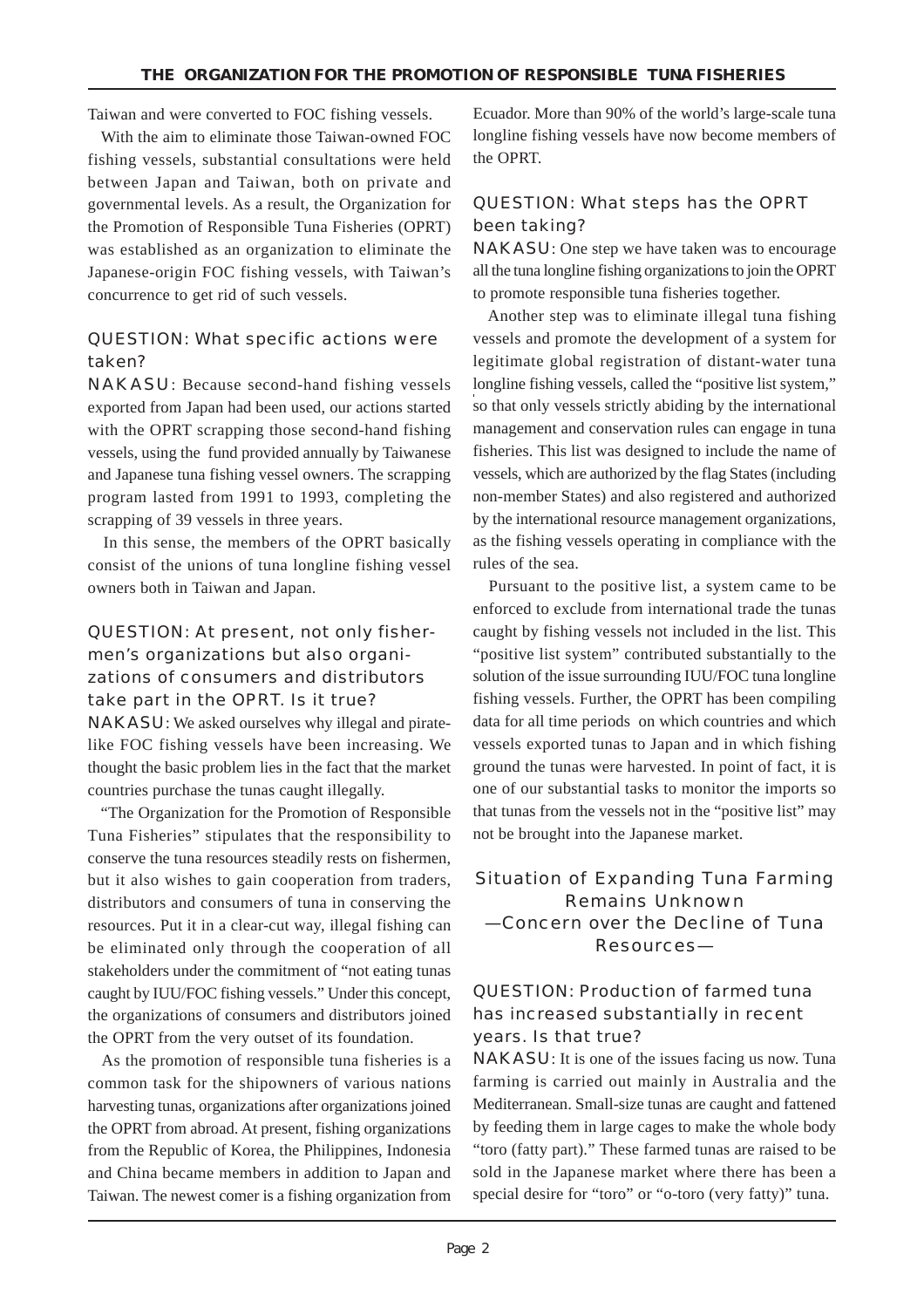The issues surrounding farmed tuna include (1) who farmed them, (2) how small-size tunas were caught, and (3) whether catch quotas are properly observed.

 The International Commission for the Conservation of Atlantic Tuna (ICCAT) started the development of the "positive list" for tuna farms and is trying take measures to address the above issues.

 However, the price of farmed tunas fell drastically in the Japanese market last year because of the excessive supply caused by excessive production. Also, consumers may have become tired of tuna with excessive fat content.

#### QUESTION: Indeed, we cannot eat too much overly fatty tuna. By the way, what kind of fishing method is longlining?

NAKASU: Longlining is a fishing method friendly to the marine resources. It is not designed to harvest the fish at one stroke, but it is a kind of angling method to cull adult fishes. Also it is designed to harvest fish without hurting the body to ensure the quality for sashimi. I believe it is a method that can contribute to sustainable use of tuna resources.

#### QUESTION: What other methods than longling are used to catch tunas?

NAKASU: One of them is purse-seine fishing. In recent years, the number of purse-seine fishing vessels has been on an increase, with the catches increasing conspicuously.

 In the Pacific, large-scale (super) purse-seine fishing vessels of 1000 to 2000 gross tons in capacity are now increasing rapidly. Annual harvest per super purse-seine fishing vessel amounts to about 10,000 tons. Thus you see the impact of this fishing method on the resources is substantial. In the case of longliner, the annual harvest per vessel is only 200-400 tons because of the nature of the fishing method.

#### QUESTION: My last question is what is the future course for the OPRT.

NAKASU: We have achieved certain results regarding the elimination of IUU/FOC fishing vessels. But, seen from the state of the resources as a whole, there are still too many legitimatized tuna fishing vessels. This certainly is an issue we are faced with. I think the important task before us is to shift the focus of our action toward reducing the number of tuna fishing vessels throughout the world, including purse-seine fishing vessels.

 The difficult point here is that the situation differs from country to country. For example, developing countries may say: "We are just about to launch tuna fishing. We are in no position to do that if we are told to reduce the total number of fishing vessels. The advanced nations that have used tuna resources so far should respect the position of developing countries." In short, countries have different positions.

 At any rate, we may all agree on sustainable continuation of tuna fisheries in the years to come. I believe it is very important that we continue to discuss, or create opportunities to discuss, at the OPRT on how best we could reduce the fishing capacity which is now excessive in proportion to the size of resources.

Special Feature

# "Fisheries Are Essential for the Survival of Mankind"

### **Dr. Ziro Suzuki Chief of the Pelagic Fish Resources Division National Research Institute of Far Seas Fisheries**

#### Foreword

 Criticism of fisheries, especially those using large-scale fishing vessels, from conservationist organizations has been intensifying lately. What concerns me about this trend is that there is a lack of recognition that fisheries (fish diet) is essential for mankind and at the core of the criticism is the assumption that fisheries are not absolutely necessary as they disrupt the ecosystem by overexploiting target species and catching various living resources incidentally.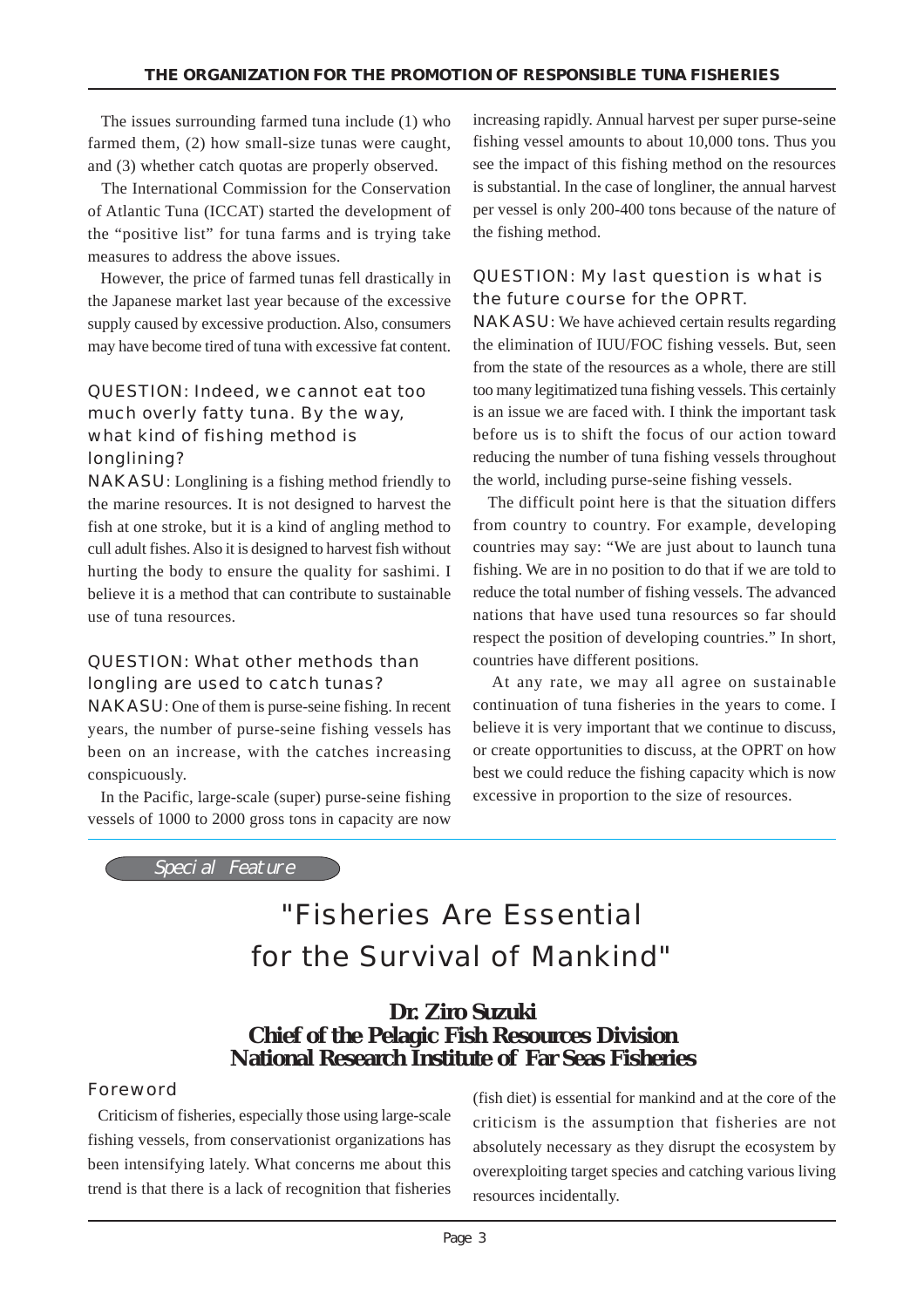Rather, the difficulty is that there is very low recognition that fisheries are essential for mankind. I believe this should be part of our common sense. More basically, we should know how important it is to secure our food supply. If we could spread awareness and knowledge to the general public, including conservationists, that fisheries are truly necessary for the survival of mankind, the futile arguments surrounding incidental catch—e.g. the argument pursuing elimination of incidental take even to the extent of prohibiting the fishing activities completely—will certainly be reduced.

 By widening this understanding, I would hope that the number of conservation groups advocating coexistence with fisheries would increase.

 Further, we have to step up our efforts to educate consumers so they know how and where the fish they eat is harvested and whether the purchase and eating of those fishes are causing any problems. What I am going to express may be a matter of course and nothing new to us who are involved in fisheries. But I write in the hope that the general public—both in Japan and abroad come to learn about fisheries and fish.

#### The importance of fishery products in the supply of animal protein

 What is the proportion of fishery products in the animal protein consumed by the people throughout the world? I would like to provide a rough picture. Based on public data, including annual reports issued by the U.N. Food and Agriculture Organization (FAO), the world production of animal protein in 1998-2000 was as follows:

 The approximate overall production—fishery products: 130-140 million tons; pork: 90 million tons; beef: 60 million tons; poultry: 50-60 million tons; chicken eggs: 50 million tons; and cow milk: 470-490 million tons

 Cow milk contains only 3g of protein per 100g. Therefore, after it is discounted by a conversion coefficient of 7 in order to convert it to the equivalent amount of protein contained in fishery products and livestock meat, it turns out to be approximately 70 million tons. Also, as chicken eggs contain only 12g of protein per 100g, the protein amount becomes 30 million tons after it is discounted by a conversion coefficient of 2.

 As a result, fishery products accounts for about 30% of all animal protein. About 25% of fishery products are used for non-edible purposes such as fish meal. However, the fact that fishery products roughly account for one third or one fourth of animal protein, coupled with the fact that fishery products are relatively inexpensive and a readily available vital protein resources in many developing countries, means that it would not be possible to support the life of human beings on the earth without fishery products. Furthermore, to terminate the production of fishery products and instead increase the production of livestock products is not a suitable option because livestock production creates a larger environmental burden and has a lower production efficiency than fisheries. It might be plausible to draw a conclusion that fishery products are indispensable for the survival of mankind from the viewpoint of supply and demand of animal protein.

#### Superiority of fish as food and risk of mercury contents and other issues

 It is recognized worldwide that fish is a healthier food than livestock meat. Often cited are examples of eicosapentaenoic acid (EPA) and docosahexaenoic acid (DHA). However, it is said that large fishes such as tunas and swordfish contain a high level of mercury (organic mercury: methyl mercury), and it has been warned that consumption of those fishes by pregnant women and children involves some dangers. Mercury contained in large fishes has been perceived as problematic on several occasions.

 When mercury contained in tunas became an issue about 20 years ago, it was also reported that an element called selenium contained in tunas had the effect of eliminating mercury poison.I am not aware that any research has been conducted to trace the opposing effects of selenium. If not, it is a shame that the researchers of Japan, a fish eating country, have not pursued any study on this subject in subsequent years. I am also aware that environmental organizations used the mercury threat irresponsibly in their campaigns to limit commercial fisheries.

 Here we are faced with a very simple question: if there are human health problems associated with the frequent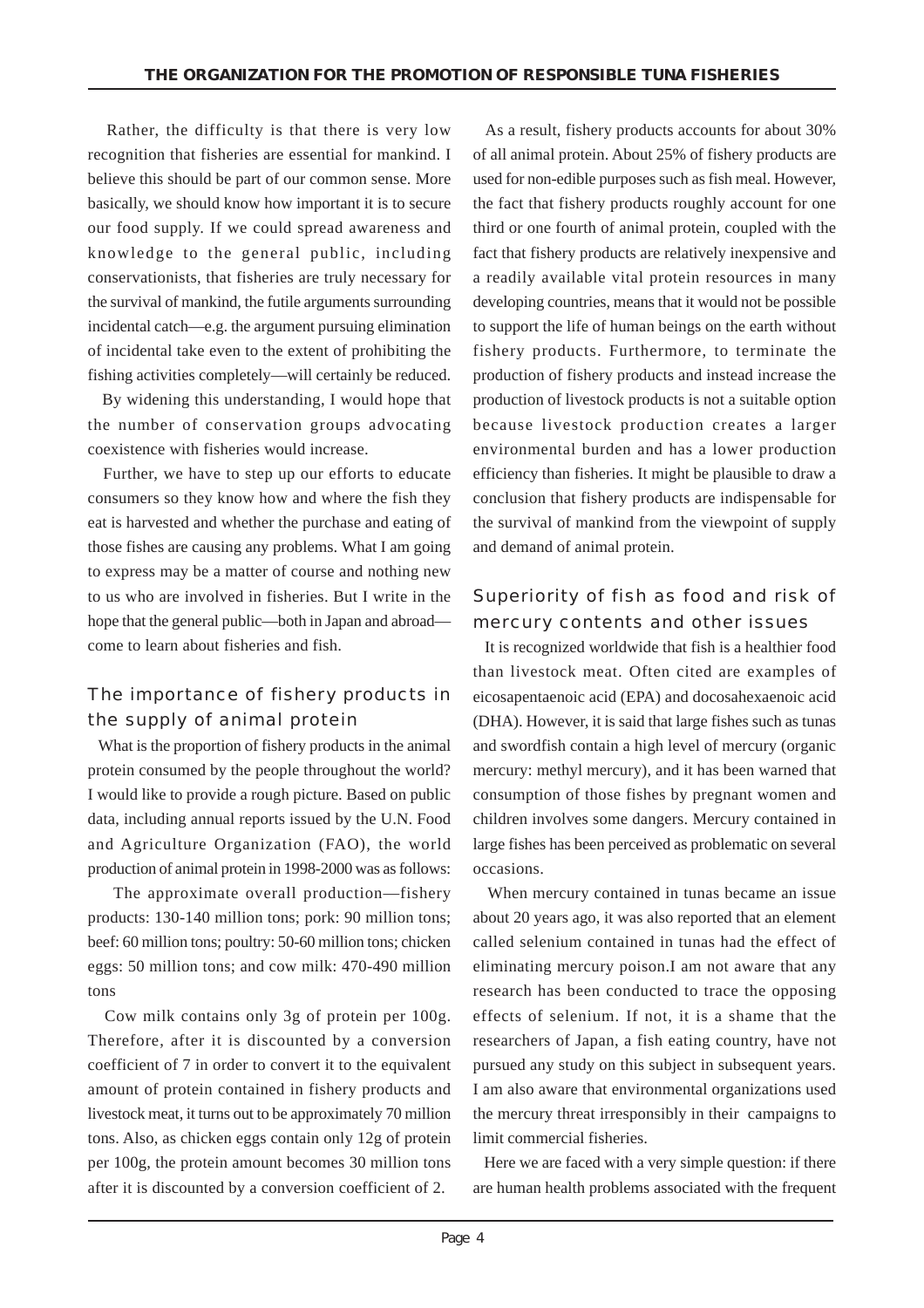consumption of certain fish, then how does Japan, which is among the largest fish-eating nations, retain the longest average life span in the world?

 There have been several cases of epidemiological surveys. Two instances have been reported: the Seychelles where there is active fish-eating practice, and the Faroes Islands where large amount of dolphins are consumed (Annex 4, the 61st Meeting of JECF: 2003, Rome). In the former, the interrelation between fish diet and the impact of mercury on health was not clear. In the latter, there seem to be cases both with impact and no impact. Therefore, it cannot be said adequate clarification has been obtained from these studies.

 In assessing some food, a comprehensive assessment taking positive elements into consideration should be made, even when there are specific negative elements, because food has diverse ingredients and all of them are consumed. I think it is a reasonable conclusion to deduce from the dietary life in Japan—the country having the longest average life expectancy in the world—that there is no problem with consuming fish at normal frequency.

#### Superiority regarding environmental burden

 Recently, the Science Council of Japan has issued recommendations to the Minister of Agriculture, Forestry and Fisheries under the heading of "the contents and assessment of multiple functions of fisheries and fishing villages regarding the earth environment and human life." In the recommendations, it is pointed out that, as one of various advantages, fisheries have superiority in having not only smaller environmental burdens as compared with the livestock industry but also positive complementary functions not to disrupt the balance of material recycling caused by increase in environmental burdens. This does not seem to be generally understood.

 There can be serious environmental burdens caused by cattle-raising and large-scale agriculture. Fisheries, if properly managed, have an excellent superiority in terms of burdens to the environment.

 However, there are uncertain factors as well. Culture fisheries have now been developed, holding an important position in the fisheries industry. We need to give full consideration to the deterioration of culture sites and

the impact to the surrounding environment. We need to see that inspection and monitoring system are adequate to determine if excessive harmful substances may be found in culture fish. Further, we have to consider whether sufficient consideration is given to the conservation of incidentally caught resources in capture fisheries. If appropriate consideration is not given to the basics of sustainable fisheries, there could be a major negative impact on fisheries including overexploitation. If such consideration is not made, the assertion that fisheries are not necessary will get the better of those who consider otherwise.

#### Fisheries are essential for the survival of mankind --overfishing capacity issue should be

# addressed--

 It is reported in FAO's assessment that approximately 35% of the world's major resources for capture fisheries are in the sustained decline in catches, and 25% are being harvested to the maximum capacity. (Review of the state of world fishery resources: marine fisheries., FAO Fisheries Circular. No. 920. Rome, FAO. 1997. 173 p.) Although decline in catches is not directly linked to overexploitation caused by man because environmental changes are also involved, it could be roughly regarded as an indicator of overexploitation. Can we respond affirmatively to the question "Are fisheries managed properly?" If we cannot do so with confidence, then the superiority of fisheries as a source of protein may decline. If 35% of the total catches come from overexploitation, we may not be able to respond affirmatively with confidence. There have been some cases of failure in stock management before the concept of responsible fisheries was established. However, in the FAO reports I cited above, the proportion of the stock under the category of declining catches against total catches is still increasing annually. This issue should be addressed seriously.

 Why isn't this trend coming to an end? There may be some causes: for examples, stock assessment has been too optimistic, guidance and supervision in fisheries management has not been adequate and fishermen continued illegal operations in disregard of the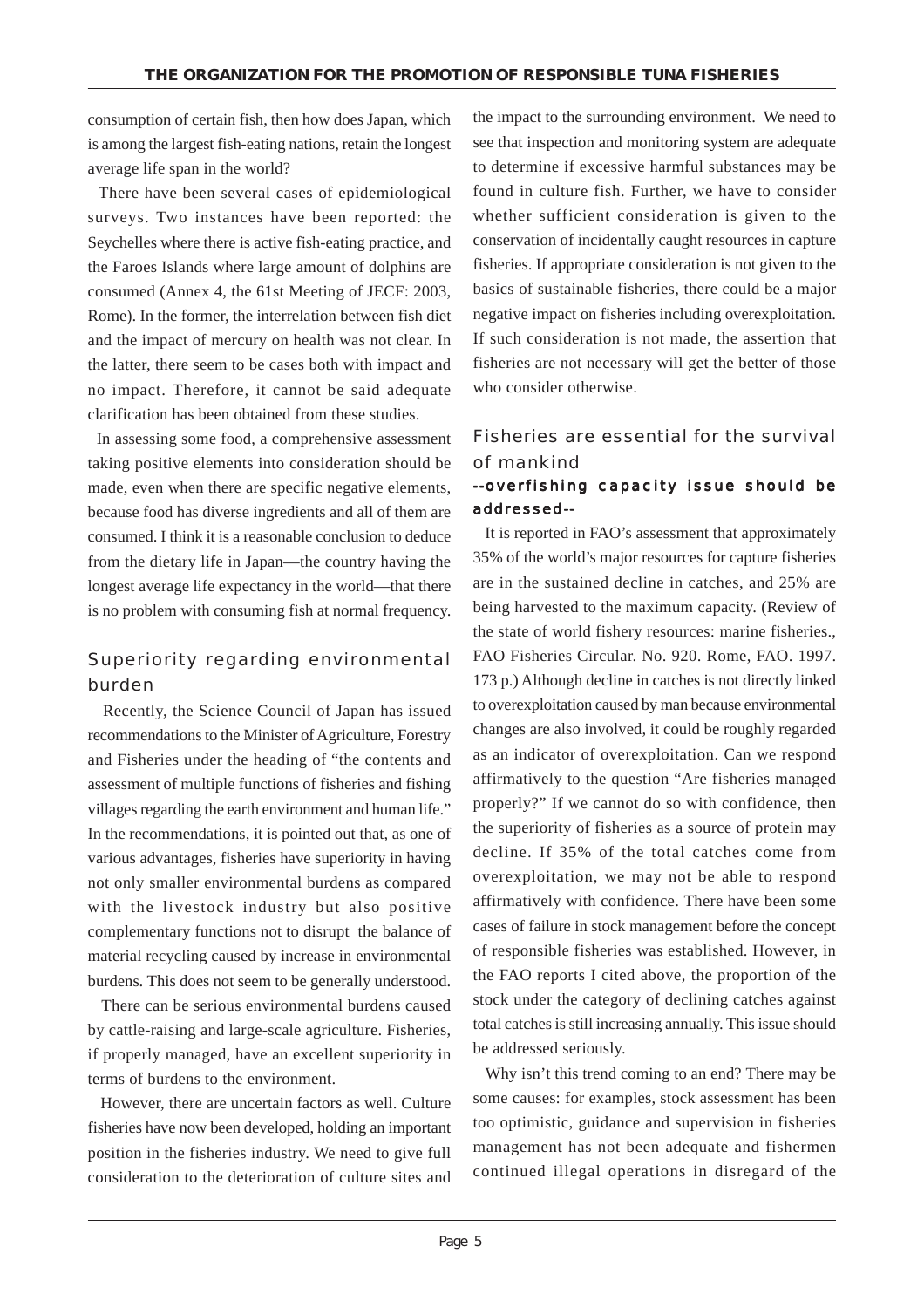regulations, etc. In recent years, management of overfishing capacity has rapidly become a serious problem. At the bottom of the issue of over-capacity lies, in many cases, the North-South problem, which makes it very difficult to tackle. Unless the advanced fishing nations and developing fishing nations find some point of compromise, both may have find their industry in collapse. Unless sustainable fisheries are ensured, the assertion that fisheries are indispensable for the survival of mankind will lose its strength.

 Whether or not we can clear this last hurdle will become a decisive factor in determining the future prosperity or decline of fisheries, especially capture fisheries.

Symposium

## IIFET2004 Held Under the Theme of "What Are Responsible Fisheries?"

## --About 450 from more than 50 countries participated in active debate--

The 12th meeting of the<br>International Institute of Fisheries<br>Economics and Trade International Institute of Fisheries Economics and Trade (IIFET2004) was held at the Shinagawa campus of the Tokyo University of Marine Science and Technology from July 26 to 29, 2004. About 450 researchers, industry representatives and administrators took part in active debate under the main theme of "What are responsible fisheries?"

 The meeting was divided into sessions to discuss specific areas of responsible fisheries. In the Special Session on International Trade of Fisheries Products, panelists from the United States, Norway, Australia, Thailand, China and Japan participated. In the course of the



Participants in active debate at IIFET Symposium

discussions, there was a common recognition among participants that international trade "should not hamper responsible use of, and conservation measures for, fishery resources amid the present global trend toward liberalization of fishery product trade."

 Further, it was pointed out that international trade is closely connected to the issues of over-fishing capacity and illegal, unregulated and unreported (IUU) fishing

activities. The "positive list system" was presented as one of the concrete means of solution of those issues. Some participants expressed the view that the "understanding and active role of consumers are crucial to promote responsible fisheries and responsible trade in fishery products." Others stated that "excessive globalization should be monitored so that responsible use of fishery resources may not be impaired."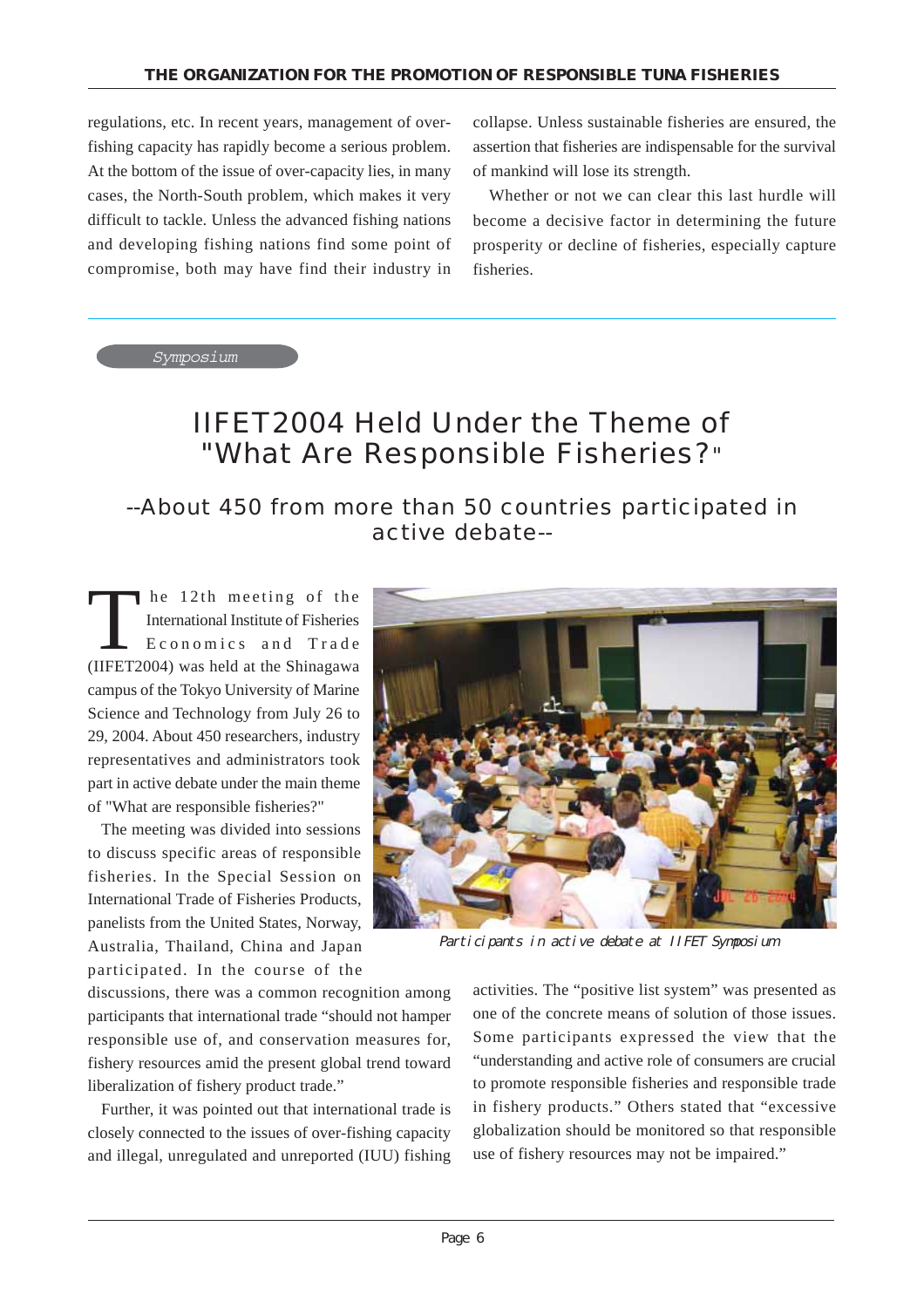#### OPRT Members

#### Cooperation in Efforts toward the Reduction of the Longline Fishing Vessels

- Japanese and Taiwanese tuna industries reach an agreement -

The Federation of Japan Tuna Fisheries Cooperative Associations and the Taiwan Deep Sea Tuna Boat Owners and Exporters Association concluded an agreement in Tokyo on 22 June 2004, specifying that "the two organizations will cooperatively work for the reduction in the number of large-scale tuna longline fishing vessels."

 The details of the agreement include a sentence to the effect that "The parties share the recognition of the needs for the international-scale reduction of the number of large-sized tuna longline fishing vessels." The agreement stipulates the joint efforts toward the reduction of the fishing fleet by Japanese and Taiwanese tuna industries that virtually account for 80% of the world's entire largescale tuna fleet for the promotion of worldwide reduction.

International Organizations

#### *IATTC*

#### IATTC Decides on 6-week Complete Closure of Purse Seine Fishing and Control of Longline Fishing in the Eastern Pacific

 At its 72nd meeting held in Lima, Peru on 14-18 June 2004, the Inter-American Tropical Tuna Commission (IATTC) decided that the following measures will be taken for the control of the bigeye and yellowfin tuna fisheries in the respective years between 2004 and 2006 in the Eastern Pacific Ocean (East of 150 degrees west longitude, north of 40 degrees south latitude, and south of 40 degrees north latitude).

 The meeting was attended by 14 IATTC member countries (Japan, Costa Rica, Ecuador, El Salvador, France, Guatemala, Mexico, Nicaragua, Panama, the U.S., Vanuatu, Venezuela, Peru, and Spain) as well as 5 observers (EU, Bolivia, China, Korea, and Taiwan).

### (1) Control of bigeye and yellowfin tuna fisheries

1. Complete closure on purse-seine fisheries for 6 weeks each year. (Flag states choose either of the closure periods, i.e., one between August 1 and September 11 and the other between November 20 and December 31.) 2. Longline catches of bigeye tuna are required to be kept below 2,639 tons (14,495 tons) for China, 34,076 tons (20,517 tons) for Japan, 12,576 tons (10,272 tons) for Korea, and 7,953 tons (12,501 tons) for Taiwan. Catches by the other countries are required to be kept at the level of the bigeye tuna catch in 2001.

\* Numbers in parentheses are the results in fishing year 2003.

#### (2) Measures for the reduction of bycatch of sea turtles.

 The "consolidated resolution on bycatch" and the "three-year program to mitigate the impact of tuna fishing on sea turtles" drafted at the meeting of the Bycatch Working Group held in Kobe in January this year (as posted in "What's new" dated 2004/02/05 on the OPRT website), were adopted. Furthermore, the effectiveness of the use of circle hooks in the reduction of the bycatch of sea turtles in longline fisheries was reported and specific research and implementation have been requested.

#### (3) Measures against IUU fishing

 Resolutions were adopted to establish the IUU fishing vessels lists in order to take measures to eliminate their activities and concerning a system of notification of sighting and identification of fishing vessels.

#### *WCPFC*

Interim Actions to Reduce Super Purse-seine Fishing Vessels Unanimous Agreement Reached for the Western and Central Pacific - Workshop on Compliance with the WCPFC Resolutions -

 At the Workshop on Compliance of the WCPFC (the Western and Central Pacific Fisheries Commission) held in Sapporo on 14-16 July, 2004 (in which 23 countries